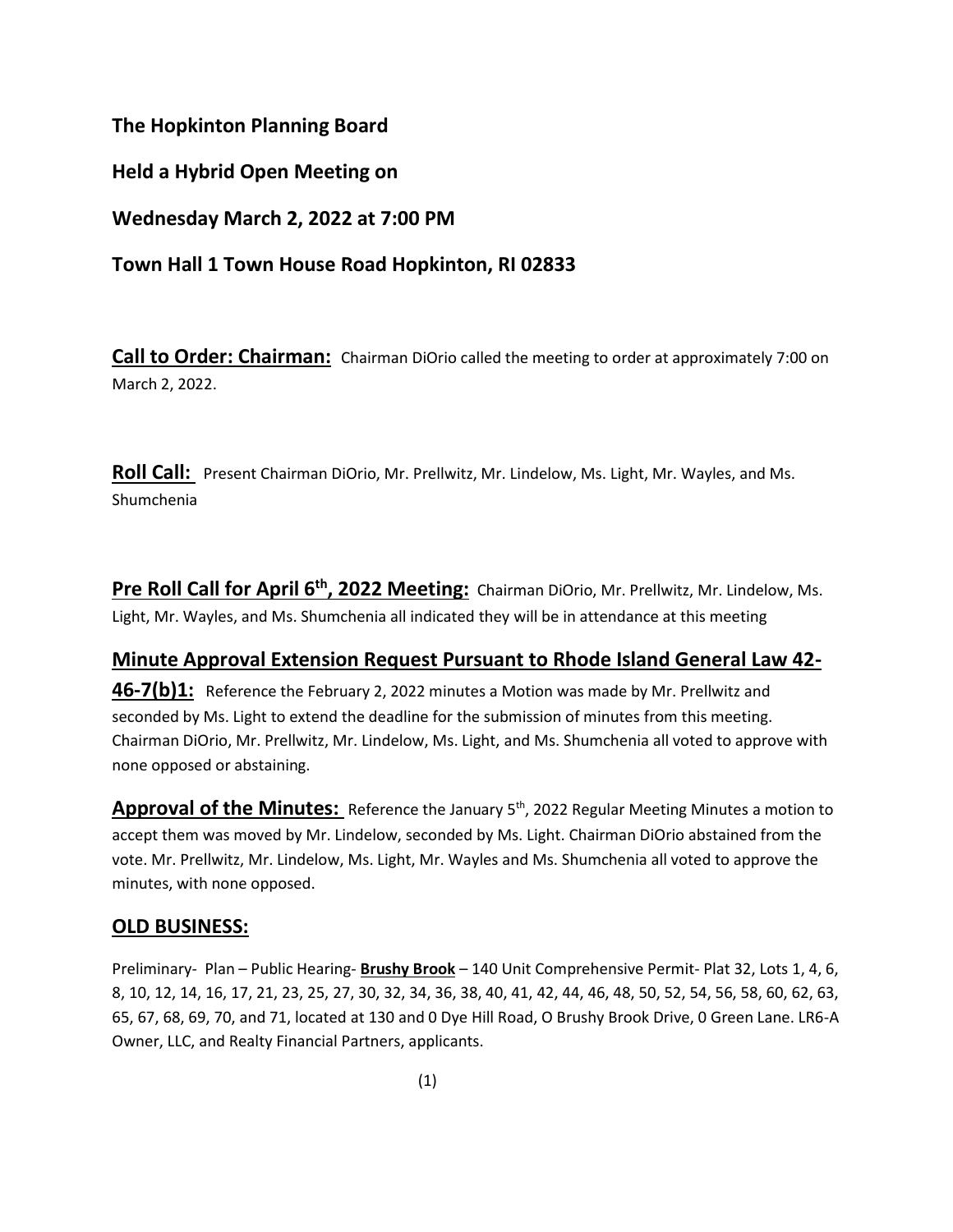Acting Hopkinton Town Planner Talia Jalette received correspondence, (two letters dated February 25<sup>th</sup>, 2022, and March  $1<sup>st</sup>$ , 2022) from an Attorney representing the Developers. The letters were received form Attorney William R. Landry, and she read the correspondence into the record of the meeting. (Please see copies attached):

Letter dated February 25<sup>th</sup>, 2022

#### Dear Jim:

 Following receipt of the detailed Memorandum from Crossman Engineering on Wednesday and our discussion on Thursday, the applicant is requesting that this matter be continued to the Planning Board's March  $2^{nd}$  Agenda. As we discussed, although the Crossman Report has resolved many important engineering issues, there remain others that are not reasonably capable of mutual resolution by the engineers before Wednesday evening, as significant further on-site and off-site activity and discussion would be required.

 Our plan is to expedite the exchanges between the engineers such that they can mutually get where they need to be and all parties concerned - particularly the Board- are able to deal with this matter in an efficient way the next time the matter comes before it, and with this information having arrived well in advance. If it turns out the April meeting is too soon for that, we will so advice as soon as possible.

As always thank you for your assistance.

Sincerely, William R. Landry

Planner Jalette also read a second letter into the record:

Letter Dated March 1, 2022

Dear Talia,

 Further to my letter to the Board on Friday, please be advised that the applicant hereby extends the time for the Board to act on this application, to at least April 13<sup>th</sup>, 2022.

Thank you for your assistance.

Sincerely,

William R. Landry

Chairman DiOrio enquired if Attorney Landry sought to be on the April agenda. Planner Jalette clarified that they do seek to be on the April agenda, however if the issues are not resolved, they will seek an additional continuance at that point.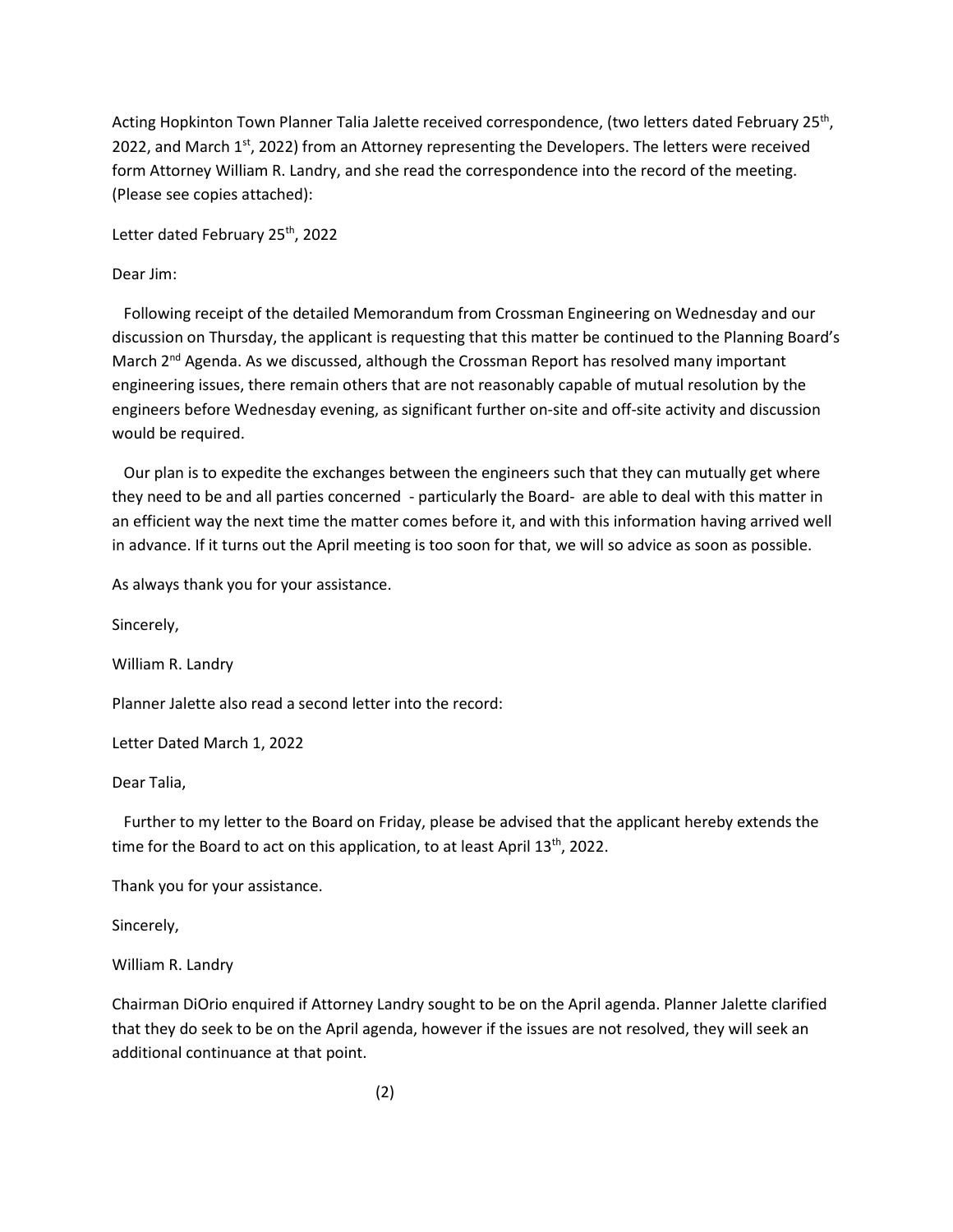Ms. Light indicated her concerns that items on a Planning Review List were not being met by the Applicant. She saw it as "imperative" that this information been made available. Ms. Light states that with a project, this "sensitive and large", that there are areas where we need to pursue items on the Planner's checklist, and it is the "expectation" of the Board that these items be met, and the Board expects this information to be available. Ms. Light indicating that without this information, she did not see how the Board could move forward. Ms. Light indicated that in her review of the plan, that she had concerns with portions of it pertaining to water.

Att. Hogan interjected that the Planning Board may be deviating from the agenda for that evening. She indicated that Ms. Light could forward her concerns directly to Planner Jalette. Attorney Hogan indicating that the matter at hand and before the Board was the continuance request and not direct project review.

Ms. Light made a motion to continue this matter to the April  $6<sup>th</sup>$ , 2022 meeting for Public Hearing, with a decision date of April 13<sup>th</sup>, 2022. Her motion was seconded by Mr. Prellwitz. Chairman DiOrio, Mr. Prellwitz, Mr. Lindelow, Ms. Light and Ms. Shumchevia all votes to approve with no opposing votes or abstentions.

#### **NEW BUSINESS:**

Planning Board Election of Officers – Chair, Vice Chair, Secretary-

Chairman DiOrio indicated that the matter was put on the agenda at his request. Chairman DiOrio indicated that he was stepping away from the leadership position. He believed that his bringing it forward for discussion is that it would allow other members of the Planning Board to put together a slate of Officers to ascend into the leadership roles at the next month's meeting. Mr. DiOrio reflected on his tenure as Planning Board Chairman. He indicated two things, the composition of the Board as it stands and the ability of those currently serving upon it. He believes that the concept of Co-Chairs allowed members of the Board to serve as apprentice Chairman and be well prepared to take leadership roles. In composition he praised the sitting Board for its collective ability and that it gave him an opportunity to step away from the Chairman's role and seek a new role on the Board. He closed that that was his thought process, and awaited the slate at the next meeting.

Setting the date and location of future Planning Board Meetings-

Chairman DiOrio enquired as to if the Planning Board was satisfied with the current format. Town Planner Talia Jalette cautioned the Board that any changes would have to be cleared through the Town Clerk's Office to avoid scheduling and location use conflicts with other sitting Hopkinton Boards.

Mr. Prellwitz indicated he was very happy with the current format which has served the Board well.

The concept of a 6 PM versus a 7 PM start was discussed as a choice by Town Planner Jalette, as an alternative, to allow a heavier agenda to be addressed in a single evening by the Planning Board.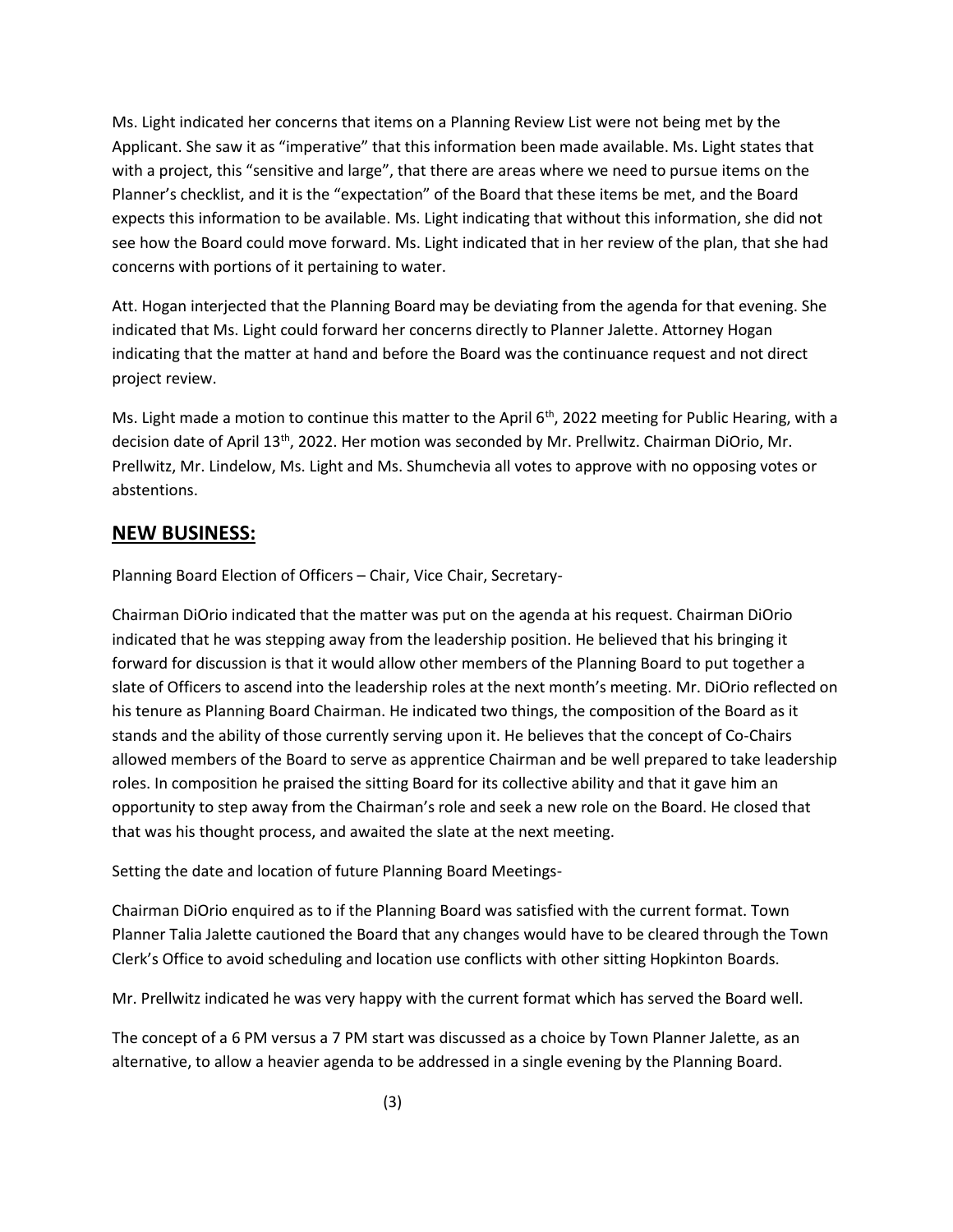Chairman DiOrio indicated he agreed with the ability to start at 6 PM should the volume of the agenda appear heavy or daunting.

**SOLICITOR'S REPORT:** Attorney Hogan had nothing to report, but did indicate to cases appealed had been continued. Once decided she would report all outcomes to the Planning Board.

PLANNER'S REPORT: Town Planner Jalette had nothing to report.

**CORRESPONDENCE AND UPDATES:** Chairman DiOrio had shared a Providence Journal article from 2-7-22 on Affordable Housing with other members of the Board. Ms. Shumchenia had shared an article on Hydrologic Impacts of Large Scale Solar Arrays from 2-9-22 with other members of the Board. There was no commentary on the information or commentary in response to either article sharing.

**PUBLIC FORUM:** Mr. Joseph Moreau of Old Depot Road spoke during the Public forum session of the meeting. He prefaced his comments in that he would be thanking many this evening during his comments. He indicated that during the Hopkinton Town Council meeting of February 27, 2022 a great effort had been made reference street names to create accurate official street maps. Mr. Moreau was very pleased to see that reflective numbers had been placed on mailboxes to allow First Responders to locate Hopkinton resident's homes better during times of emergency.

Mr. Moreau stated that most residents do not realize the amount of work that town officials, elected and appointed Boards undertake, and Mr. Moreau thanked all involved.

Mr. Moreau discussed an occasion in recent years, where he sought to petition his way on to a ballot to seek the position of Director of Public Welfare in Hopkinton. Among the first he approached was Chairman DiOrio and his wife Linda. That after signing the petition, Mr. DiOrio indicated that if someone was in need in Hopkinton, he would like to assistance his fellow resident. Although Chairman DiOrio sought to remain anonymous, Mr. Moreau believed he should be recognized for his kindness toward a fellow resident struggling in the tough economy at Thanksgiving this past Fall. That Chairman DiOrio purchased a \$100 Stop and Shop Gift Card to allow a fellow resident to enjoy their Thanksgiving with family.

Mr. Moreau thanked IT Director Jeff Frenette and Town Planner Talia Jalette for their collective professionalism in addressing hybrid meetings and mastering complex computer technology to make that happen.

Mr. Moreau thanked Attorney Hogan for her professionalism, new ideas and her leadership. He stated the effort was well received by residents.